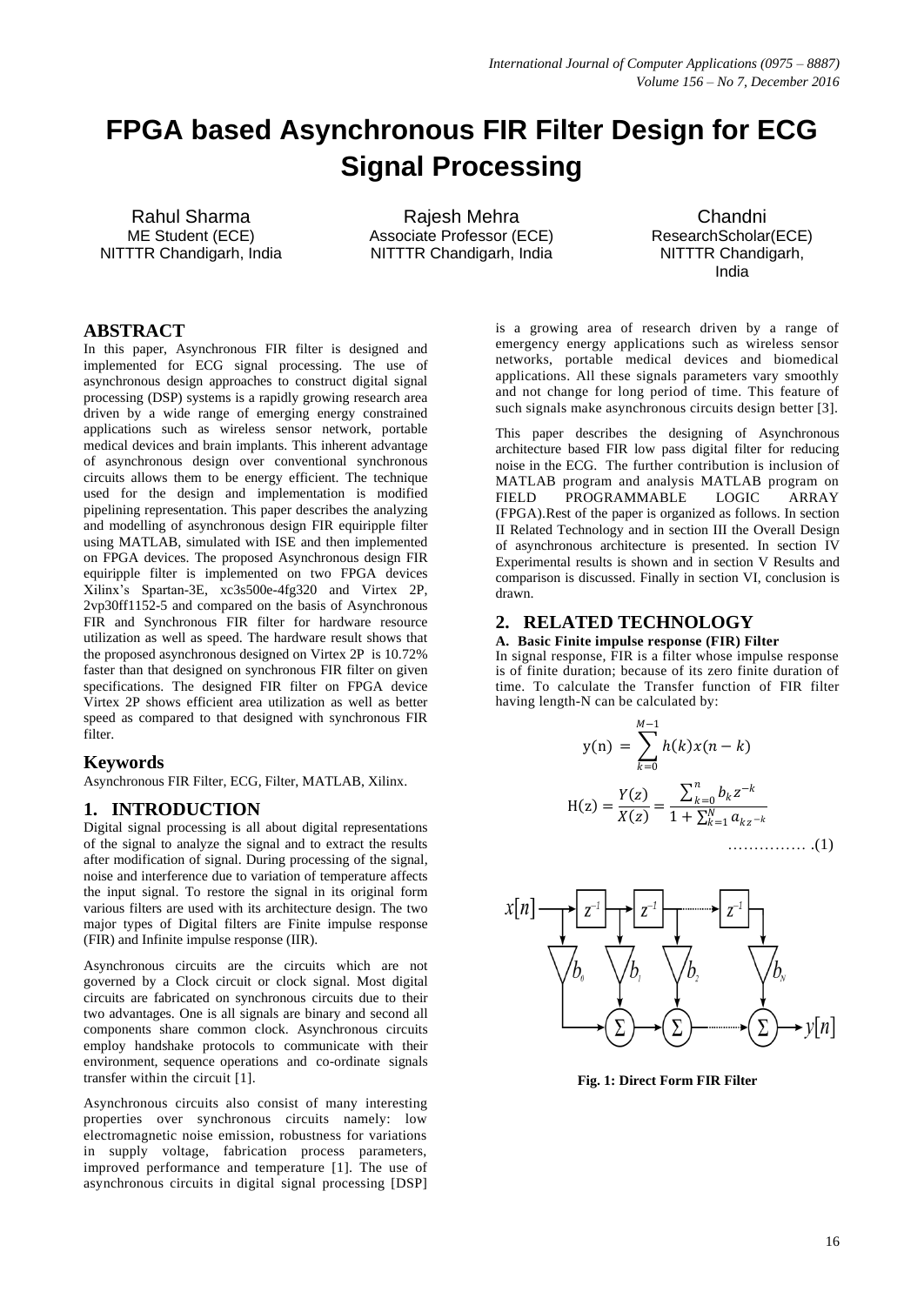| Window<br>function | <b>Attenuation of</b><br>the first side<br>lobe<br>relative to<br>major<br>lobe /dB | Wide of<br>main lobe | <b>Attenuation</b><br>of<br>stop band<br>minimum<br>/dB |
|--------------------|-------------------------------------------------------------------------------------|----------------------|---------------------------------------------------------|
| Hanning            | $-31$                                                                               | $8\pi/n$             | 44                                                      |
| Hamming            | $-41$                                                                               | $8\pi/n$             | 53                                                      |
| Blackman           | $-57$                                                                               | $12\pi/n$            | 74                                                      |
| Kaiser             | Adjustable                                                                          | Adjustable           | Adjustable                                              |

**Table 1 Various Windows Techniques**

# **3. THE OVERALL DESIGN**

## **A. Asynchronous Architecture Based FIR Filter.**

This filter design is based on the synchronous design as shown in figure 2. In order to replace synchronous design with asynchronous design the clocked registers is replaced by delay elements. In asynchronous circuits, communications is done by handshake protocols such as REQ, ACK, and Latch [5]. The basic operation of architecture is, when the senders send any data at the time of transmission the Request signal goes high. The receiver latches the new data and send acknowledge signal back to sender and request goes reset as shown in figure 3.

These asynchronous architecture components act as power adaptive processor scale which removes the token occupancy and increase the speed of the circuit. It also controls the token to propagating down to the next stage. The token from each stage is allowed to pass to the next stage only after when the global request goes high. There is also transfer of acknowledgement signal to each stage after global acknowledgement [4, 5].

The four cases of handshaking in Asynchronous design as:

*CASE1*: The sender sets Req. signal is high after date is sent and simultaneously global request signal is also become high.

*CASE 2:* The receiver receives the signal and send back ACK signal while Req. signal is still high.

*CASE 3:* The sender receives the ACK signal and reset the Req. signal only after resetting the global request signal.

The receiver reset the ACK signal after global request signal become low [6].

#### **B. Asynchronous Design Multiplier**

Asynchronous micro pipeline designs consist of much advantage over synchronous design in terms of its applications. Asynchronous and synchronous designs consist of adders for their designing circuits. While designing the circuits the number of transistors used in synchronous circuits is about 6000 and in asynchronous circuits is about 9000 transistors [5].



**Fig. 2: Structure of FIR FILTER**

While discussing about the speed, asynchronous circuits are much better than the synchronous circuits. The speed of synchronous circuits is only 20MHz and the speed of asynchronous circuits is 250MHz. The response time of synchronous circuits is about 800ns and the response time of asynchronous circuits is about 72ns which make asynchronous circuits much better than synchronous circuits [5, 6].



**Fig. 3: Asynchronous Design Architecture**

The response time between the input and output in synchronous design FIR pipelined filter is about 3.2µs and for asynchronous circuits the response time is about 372ns. This parameter show that the response time of asynchronous pipelined FIR filter is much better than synchronous FIR filter.

The average power consumption utilized in synchronous pipelined FIR filter is about 1.363W and in asynchronous design circuits the average power consumption is 1.953W [5,6].

#### **C. Electrocardiography (ECG) Signal Generation**

Electrocardiography (ECG) is the generalize process of recording the electrical activity of the heart over a period of time using the method of electrodes placed on the skin. These electrodes detect the electrical changes on the skin that arise from the heart muscles [7, 8].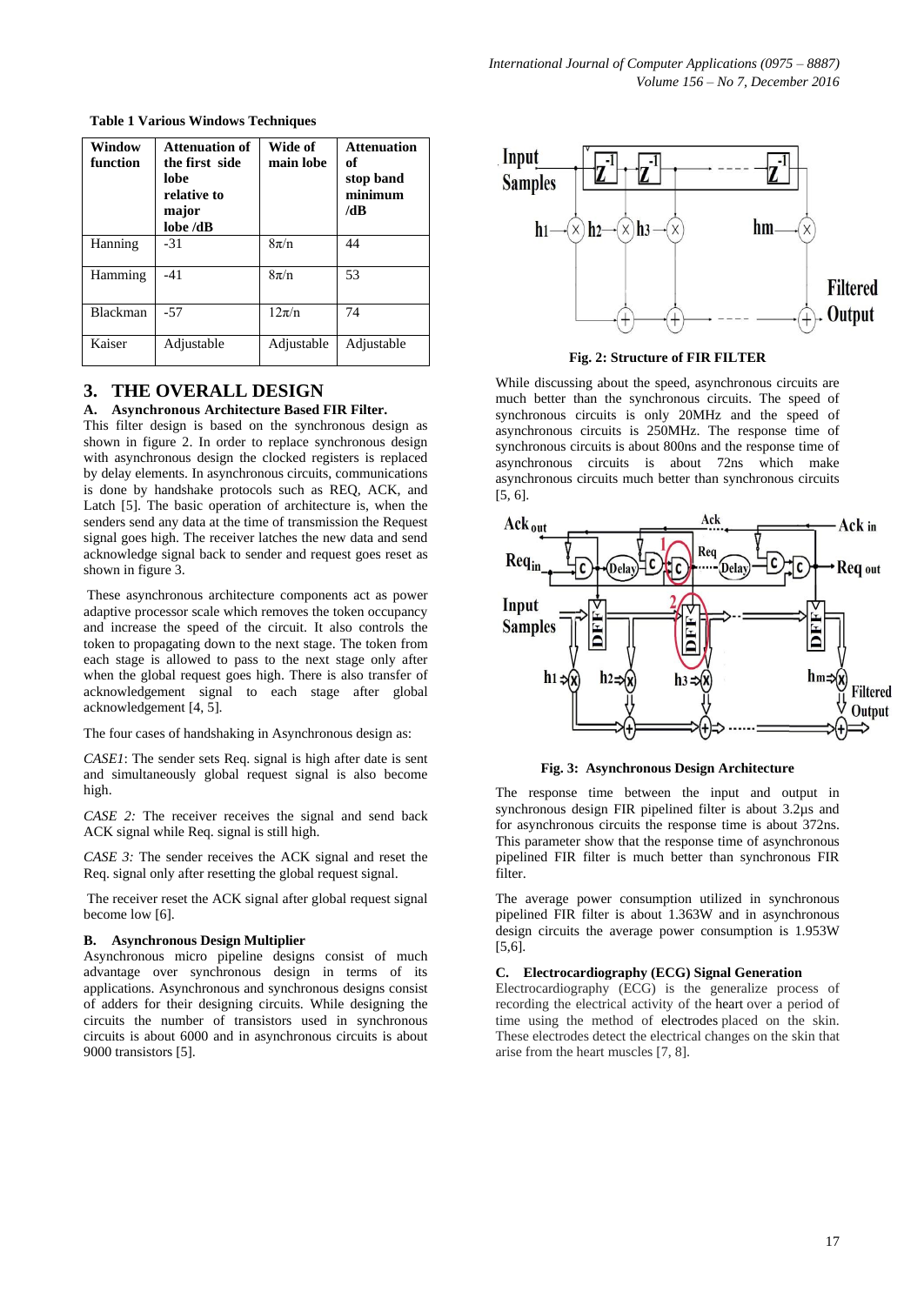

**Fig. 4: ECG Signal**

During receving the ECG signal from the heart muscles the noise or interference affect the output of the signal and causes false output is generated at the output. ECG signal is used as an important clinical tool for analyzing the activities of heart.

Normally ECG machine generate four types of wave at the output of the graph P, Q, R, S, T and U. Bio medically these wave are represented as P wave, QRS wave, T wave and U wave as shown in figure 4 [8].

#### **4. THE EXPERIMENTAL RESULTS A. Design and Simulation**

To evaluate the proposed architecture, a low pass equiripple FIR filter has been considered the design specifications for

filter shown below.

The sampling frequency range is about 125Hz.

The pass band frequency for low pass filter is about 35Hz.

The stop band frequency of low pass filter is 45Hz.

The pass band ripple is about 1db

The stop band ripple is about 80db.

This work has used MATLAB tool for designing electrocardiogram with reduced noise. The latter is used to develop two hardware implementations of the filter, one using conventional synchronous structure and the second is based on the proposed asynchronous filter architecture. Both filters are implemented on Xilinx synthesizer tool(XST). Here SPARTAN 3E 3s500efg320-4 family and VIRTEX 2vp30ff1152-5 family is used

The magnitude plot is shown in figure. 5. This plot gives the constant output with high stop band attenuation.



**Fig. 5: Magnitude Plot**



**Fig. 6: ECG Signal**

The ECG signal is shown in figure 6. This signal defines that there is no noise present in the signal.

The input signal during transmission is affected by the unwanted signal such as noise, interference and the resultant output of ECG signal is not clear as shown in figure 7.

The unwanted signal is generatd by the interference generated from the heart muscles, skin and due to variation in the electrical activity. All these activity is recorded by the electrodes and mix with the input signal.



**Fig. 7: Noisy ECG signal**

*CASE 1*: Corrupted ECG signal is tansmitted through asynchronous design based low pass FIR filter. The output is shown in figure 8.



**Fig. 8: Asyncronous FIR Filtered ECG signal**

*CASE 2:* Corrupted ECG signal is tansmitted through Synchronous design based low pass FIR filter. The output is shown in figure 9.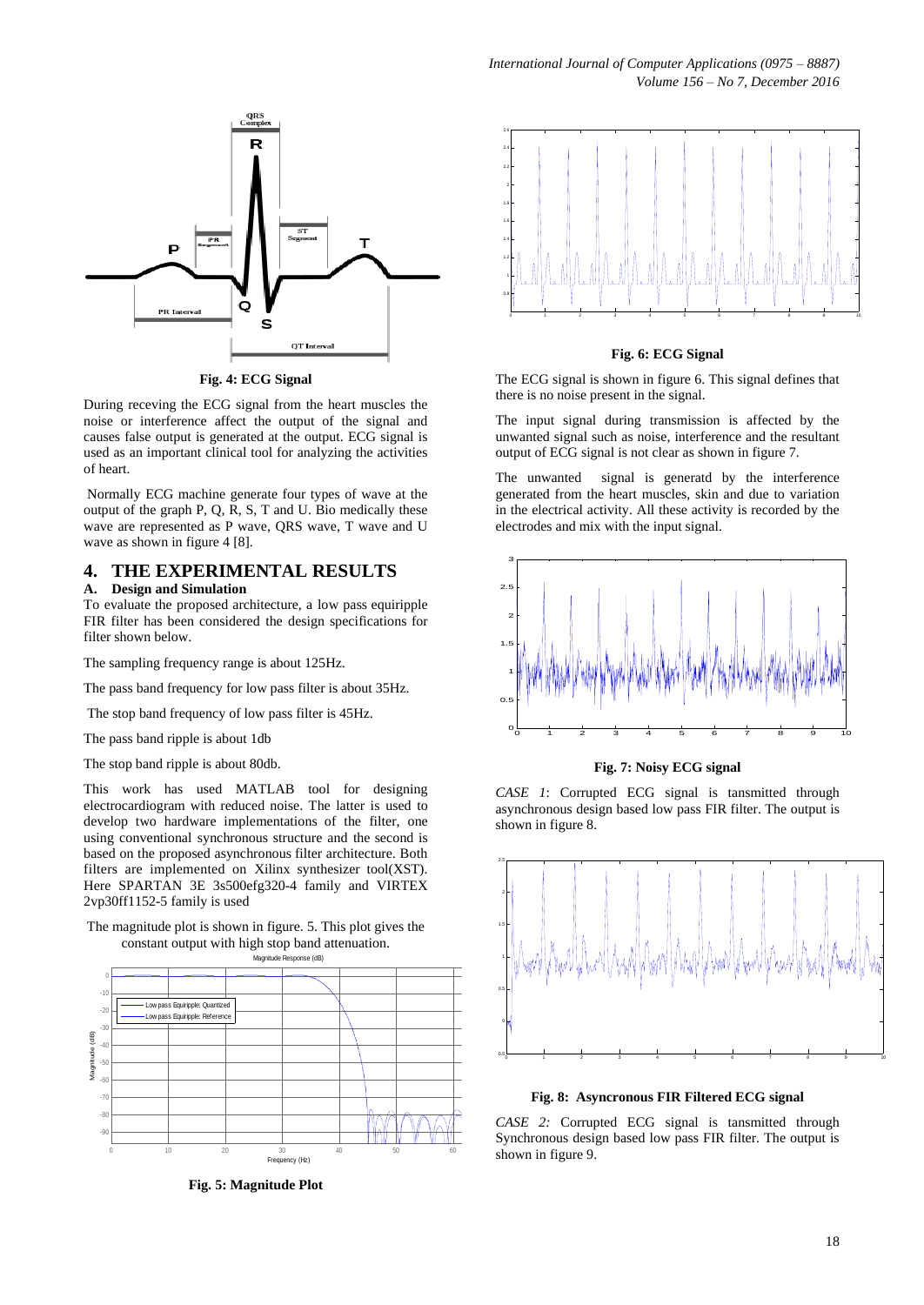By comparing the output of asychronous architecture and sychronous architecture, it shows that output of asychronous architecture give much better output as compared to synchronous architecture based FIR filter



## **Fig. 9: Syncronous FIR Filtered ECG signal 5. RESULTS AND COMPARISON A. FPGA Hardware Result Analysis**

Field Programmable Gate Arrays (FPGA) can be reprogrammed as many times in order to achieve the desired results. The use of FPGAs in the design process and implementations provide more design flexibility, and reducing a cost and developing time [8, 9].

Developed VHDL code has been synthesized using Xilinx synthesizer tool (XST) and implemented on Spartan3E 3s500efg320-4 and VIRTEX 2vp30ff1152-5 family. To observe the speed and resource utilization the developed FIR filter is designed on SPARTAN 3E and VIRTEX 2P shown in the Table II and Table III.

| Sr.              | <b>Logic Details</b>                  | Used/            | <b>Utilizatio</b>           |
|------------------|---------------------------------------|------------------|-----------------------------|
| No.              |                                       | <b>Available</b> | $n\left(\frac{9}{6}\right)$ |
| 1.               | Number of Slices                      | 1370/4656        | 29%                         |
| 2.               | Number of slices Flip<br><b>Flops</b> | 528/9312         | 5%                          |
| 3.               | Number of 4 input LUTs                | 2030/9312        | 21%                         |
| $\overline{4}$ . | Number of bonded IOBs                 | 35/232           | 15%                         |
| 6.               | Max frequency                         | 12.199MHz        |                             |
| 7.               | Min. period                           | 81.975ns         |                             |
| 8.               | Number of GCLKs                       | 1/24             | 4%                          |

#### **Table II Resource Usage Of Spartan-3e (3s500efg320-4)**

## **Table III Resource Usage Of Virtex 2p (2vp30ff1152-5)**

| Sr.<br>No. | <b>Logic Details</b>        | Used/<br>Available | <b>Utilizat</b><br>ion $(\% )$ |
|------------|-----------------------------|--------------------|--------------------------------|
|            | Number of Slices            | 794/13696          | 5%                             |
| 2.         | Number of slices Flip Flops | 528/27392          | 1%                             |
| 3.         | Number of 4 input LUTs      | 976/27392          | 3%                             |
| 4.         | Number of bonded IOBs       | 35/644             | 5%                             |
| 6.         | Max frequency               | 13.295MHz          |                                |
| 7.         | Min. period                 | 76.368ns           |                                |
| 8.         | Number of GCLKs             | 1/16               | 6%                             |

Table IV shows the speed and resource utilization by Spartan-3E for asynchronous and synchronous FIR filter design, Table V shows the speed and resource utilization by Virtex 2P for asynchronous and synchronous FIR filter design.

#### **B. Comparison Between Asynchronous And Synchronous FIR filter design**

#### **Table IV Resource Utilization And Speed By Spartan-3e (3s500efg320-4)**

| Sr.<br>No. | <b>Logic Details</b> | Asynchronou | <b>Synchronous</b> |
|------------|----------------------|-------------|--------------------|
|            | Number of Slices     | 1370/4656   | 1380/4656          |
|            | Max frequency        | 12.199MHz   | 11.089MHz          |
| 3.         | Min. period          | 81.97ns     | 82.138ns           |

**Table V Resource Utilization And Speed By Virtex 2p (2vp30ff1152-5)**

| Sr.<br>No. | <b>Logic Details</b> | <b>Asynchronous</b> | <b>Synchronous</b>   |
|------------|----------------------|---------------------|----------------------|
|            | Number of Slices     | 794/13696           | 793/13696            |
| 2.         | Max frequency        | 13.295MHz           | 12.007MHz            |
| 3.         | Min. period          | 76.368ns            | 76.411 <sub>ns</sub> |

#### **C. Simulation**

Test bench waveform through behavioural model of ISE Simulator using Spartan-3E & Virtex 2P is shown in Fig. 10

#### and Fig. 11.



#### **Fig. 10: SPARTAN 3E 3s500efg320-4 simulations**



**Fig. 11: VIRTEX 2vp30ff1152-5 simulations**